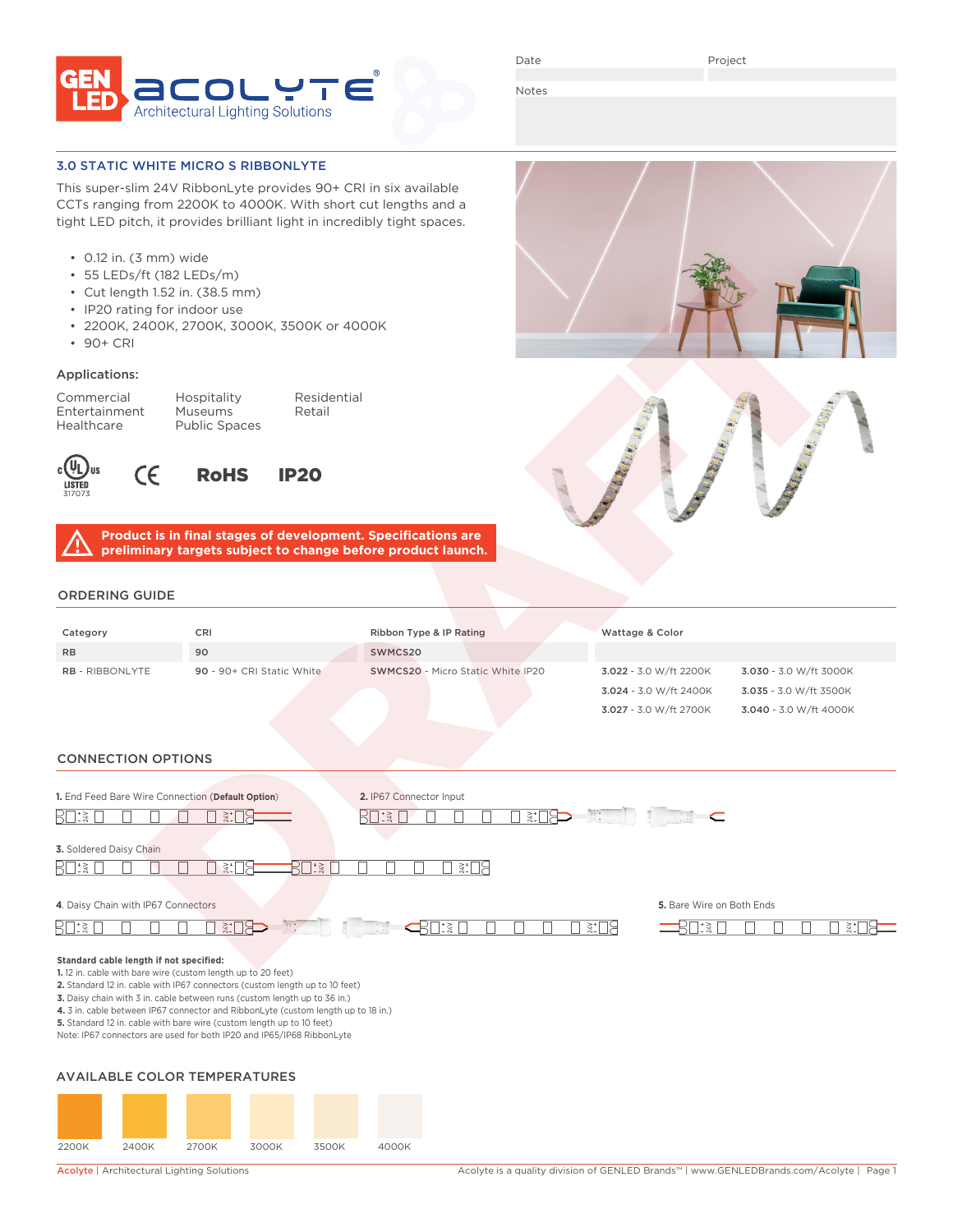

### SPECIFICATIONS / DIAGRAM / USAGE GUIDELINES

|                                                                                                                                                                                                                                                                                                                                                                                                                                                      |                                                                                                                                                                        |                                     | STATIC WHITE MICRO RIBBONLYTE 4.5                                                                                          |                                     |                                     |                                     |  |  |  |
|------------------------------------------------------------------------------------------------------------------------------------------------------------------------------------------------------------------------------------------------------------------------------------------------------------------------------------------------------------------------------------------------------------------------------------------------------|------------------------------------------------------------------------------------------------------------------------------------------------------------------------|-------------------------------------|----------------------------------------------------------------------------------------------------------------------------|-------------------------------------|-------------------------------------|-------------------------------------|--|--|--|
| <b>Operating Voltage</b>                                                                                                                                                                                                                                                                                                                                                                                                                             |                                                                                                                                                                        |                                     | 24 V                                                                                                                       |                                     |                                     |                                     |  |  |  |
| <b>Power Consumption</b>                                                                                                                                                                                                                                                                                                                                                                                                                             | 3.0 W/ft (9.36 W/m)                                                                                                                                                    |                                     |                                                                                                                            |                                     |                                     |                                     |  |  |  |
| Current (mA) - 24V                                                                                                                                                                                                                                                                                                                                                                                                                                   | 187.5 mA/ft (615 mA/m)                                                                                                                                                 |                                     |                                                                                                                            |                                     |                                     |                                     |  |  |  |
| <b>LED Pitch</b>                                                                                                                                                                                                                                                                                                                                                                                                                                     | 55 LEDs/ft (182 LEDs/m)                                                                                                                                                |                                     |                                                                                                                            |                                     |                                     |                                     |  |  |  |
| IP <sub>20</sub><br><b>Protection Rating</b>                                                                                                                                                                                                                                                                                                                                                                                                         |                                                                                                                                                                        |                                     |                                                                                                                            |                                     |                                     |                                     |  |  |  |
| Dimming/Control                                                                                                                                                                                                                                                                                                                                                                                                                                      | MLV / 0-10 Volt / Lutron Hi-lume 1% dimming & Hi-lume Premier 0.1% L3D0 LED drivers / Lutron VIVE code compliance available / ELV / DALI                               |                                     |                                                                                                                            |                                     |                                     |                                     |  |  |  |
| <b>Operating Temperature</b>                                                                                                                                                                                                                                                                                                                                                                                                                         | -4° F to 140° F (-20° C to 60° C)                                                                                                                                      |                                     |                                                                                                                            |                                     |                                     |                                     |  |  |  |
| <b>Colors Temperatures</b>                                                                                                                                                                                                                                                                                                                                                                                                                           | 2200K                                                                                                                                                                  | 2400K                               | 2700K                                                                                                                      | 3000K                               | 3500K                               | 4000K                               |  |  |  |
| Lumens                                                                                                                                                                                                                                                                                                                                                                                                                                               | 216 lm/ft<br>$(709 \, \text{Im/m})$                                                                                                                                    | 231 lm/ft<br>$(757 \, \text{Im/m})$ | 243 lm/ft<br>$(796 \, \text{Im/m})$                                                                                        | 252 lm/ft<br>$(828 \, \text{Im/m})$ | 260 lm/ft<br>$(852 \, \text{Im/m})$ | 277 lm/ft<br>$(908 \, \text{Im/m})$ |  |  |  |
| Lumens/Watt                                                                                                                                                                                                                                                                                                                                                                                                                                          | 72 lm/W                                                                                                                                                                | 77 lm/W                             | $81 \, \text{Im}/\text{W}$                                                                                                 | 84 lm/W                             | 87 lm/W                             | 92 lm/W                             |  |  |  |
| <b>Binning Tolerance</b>                                                                                                                                                                                                                                                                                                                                                                                                                             |                                                                                                                                                                        |                                     |                                                                                                                            |                                     |                                     |                                     |  |  |  |
| LED Beam Angle                                                                                                                                                                                                                                                                                                                                                                                                                                       | $+/- 100K$<br>120°                                                                                                                                                     |                                     |                                                                                                                            |                                     |                                     |                                     |  |  |  |
| Lamp Life                                                                                                                                                                                                                                                                                                                                                                                                                                            | 50,000 Hrs                                                                                                                                                             |                                     |                                                                                                                            |                                     |                                     |                                     |  |  |  |
| <b>Cuttable Length</b>                                                                                                                                                                                                                                                                                                                                                                                                                               |                                                                                                                                                                        | 1.52 in (38.5 mm)                   |                                                                                                                            |                                     |                                     |                                     |  |  |  |
| CRI - All Color Temp.                                                                                                                                                                                                                                                                                                                                                                                                                                | 90+ CRI                                                                                                                                                                |                                     |                                                                                                                            |                                     |                                     |                                     |  |  |  |
| <b>Constant Voltage</b>                                                                                                                                                                                                                                                                                                                                                                                                                              | $\checkmark$                                                                                                                                                           |                                     |                                                                                                                            |                                     |                                     |                                     |  |  |  |
|                                                                                                                                                                                                                                                                                                                                                                                                                                                      |                                                                                                                                                                        |                                     |                                                                                                                            |                                     |                                     |                                     |  |  |  |
| Certifications                                                                                                                                                                                                                                                                                                                                                                                                                                       | UL 2108 Issued: 2016/06/17 Ed: 1 Rev: 2021/10/16 Low Voltage Lighting Systems.<br>CSA C22.2 No. 250.0, General Requirements for Luminaires.<br>ROHS compliant UL 2108. |                                     |                                                                                                                            |                                     |                                     |                                     |  |  |  |
| 3 years<br>Warranty                                                                                                                                                                                                                                                                                                                                                                                                                                  |                                                                                                                                                                        |                                     |                                                                                                                            |                                     |                                     |                                     |  |  |  |
|                                                                                                                                                                                                                                                                                                                                                                                                                                                      |                                                                                                                                                                        |                                     |                                                                                                                            |                                     |                                     |                                     |  |  |  |
| <b>24V DIMENSIONS</b><br><b>Top View</b>                                                                                                                                                                                                                                                                                                                                                                                                             |                                                                                                                                                                        |                                     |                                                                                                                            | Side View                           | <b>Dimensions</b>                   |                                     |  |  |  |
| Width $0.2$ in $(3 \text{ mm})$<br>※:□음<br>$\exists$ : $\frac{1}{2}$<br>IP <sub>20</sub><br>KI<br>Max Length 9 ft 10.1 in. (3 m)<br>CUTTABLE EVERY: 1.52 in (38.5 mm)<br>Height 0.06 in (1.45 mm)                                                                                                                                                                                                                                                    |                                                                                                                                                                        |                                     |                                                                                                                            |                                     |                                     |                                     |  |  |  |
| <b>USAGE GUIDELINES</b>                                                                                                                                                                                                                                                                                                                                                                                                                              |                                                                                                                                                                        |                                     |                                                                                                                            |                                     |                                     |                                     |  |  |  |
| IP65 RibbonLyte are not field cuttable. All custom cuts and connections for these models must be performed at the factory to ensure waterproofing standards are met.<br>Any modification of this on the field or by end user will result in a voided warranty.<br>When installing this product take into account the surface temperature of the material this product is mounted to. Many building surfaces which are exposed to direct<br>$\bullet$ |                                                                                                                                                                        |                                     | sunlight exceed the 70° C / 158° F maximum that our product is rated for. High risk locations like this should be avoided. |                                     |                                     |                                     |  |  |  |

- Our IP65 can be used in wet, outdoor locations around swimming pools and spa tubs, but our products are not intended to be submerged in pools and fountains and do not carry UL676 certification to do so.
- Please refer to our RibbonLyte Proper Use Guide in our *Application Guide* for more information. Available for download at www.GENLEDBrands.com/Acolyte.
- Compatible with a wide variety of control products including the entire line of Lutron dimming systems.
- For use with Acolyte drivers, 0-10V dimming modules and interface controllers (DMXINF models).
- Use with non-Acolyte supplied drivers is not supported or warrantied.
- Due to the nature of the product, RibbonLyte cuttable lengths are generally longer or shorter than the customer requested length. Unless specified, RibbonLyte is factory cut at the shorter cuttable point.
- We reserve the right to make changes to product lineup, specifications, design and finishes at any time without notice.

Acolyte does not warrant or represent that the information is free from errors or omission. The information may change without notice and Acolyte is not in any way liable for the accuracy of any information printed and stored or in any way interpreted or used.